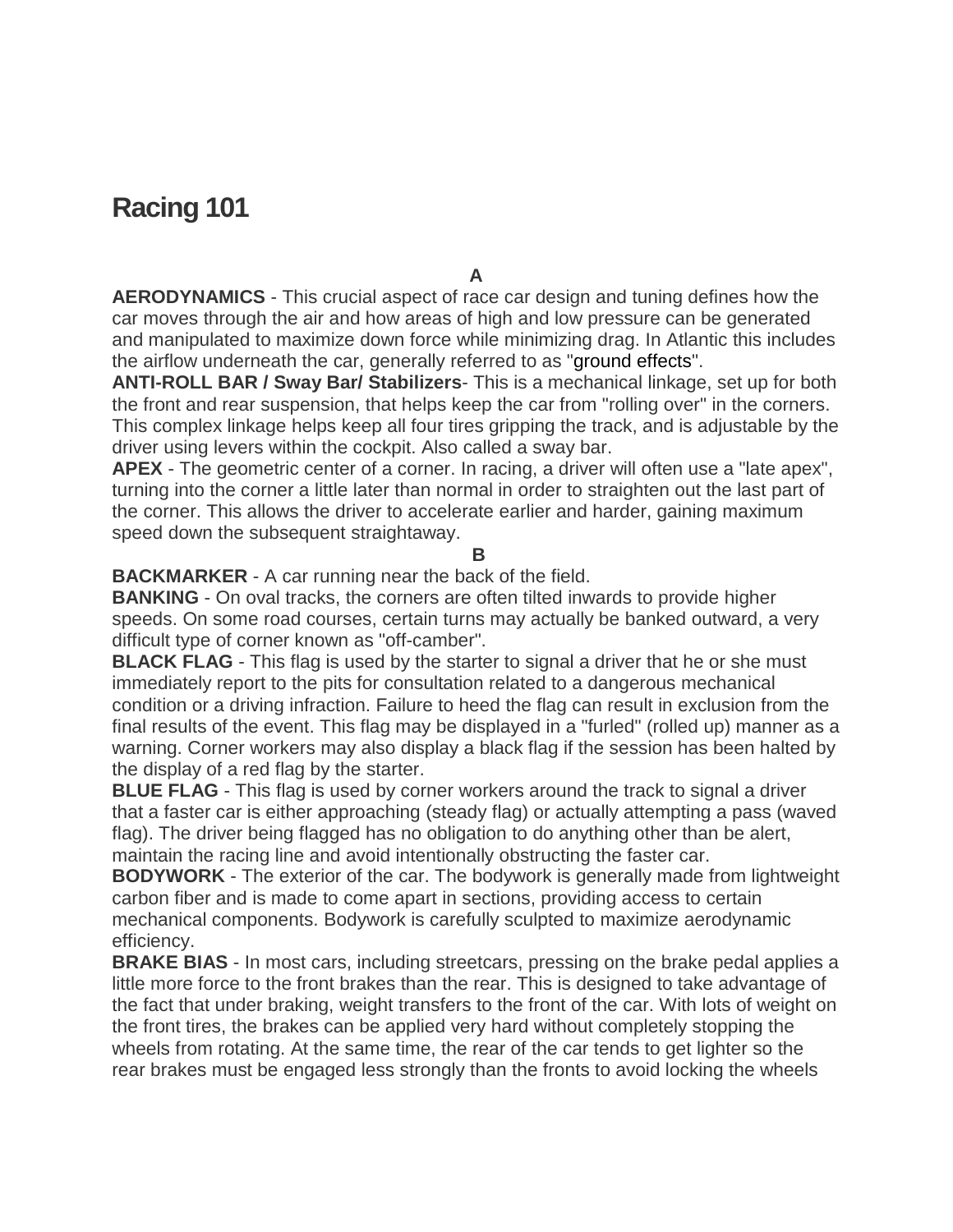and possibly losing control. In a racecar, brake bias is adjustable by the driver to compensate for changing conditions.

**BRAKE FADE** - When the fluid in the brake system exceeds its boiling point due to hard use, bubbles can form in the brake lines and calipers. Since these bubbles can be squeezed smaller by pressure from the brake pedal, the pedal tends to "go soft" and may even go to the floorboard without the brakes working properly.

**BUMP** - In shock absorbers, a bump adjustment is a change to the dampening of the shock on the compression stroke. As a car passes over a bump on the track, each wheel assembly rises up to pass over it. Without compression dampening, the inertia of the wheel assembly would cause it to continue to rise after the bump until the spring finally overcomes the inertia and pushes the wheel back down. Since a tire can't do any work while in the air, bump dampening stops the upward inertia and allows the tire to stay in constant contact with the pavement. Bump adjustments can also affect how the weight of the car shifts around during braking, acceleration and cornering.

**C**

**CAMBER** - An element of chassis tuning. Each tire can be tilted inwards or outwards depending on the track. The usual idea is to tilt the top of the tire inwards (negative camber) so that under cornering loads, the entire surface of the tread is being used to the maximum. On oval tracks, since the car only turns left the left-side tires may actually be tilted outwards (positive camber). Teams adjust the camber setting based on reading tire temperatures across the surface of the tread, with the goal of having equal temperatures on the inside, middle and outside edges. This temperature equilibrium indicates the tire is being used to its maximum capacity.

**CASTER** - Another element of chassis tuning related to the front wheels. The front wheels are attached to the suspension at the top and bottom of the wheel assembly. The top attachment is typically set a little farther back than the lower attachment, creating caster. The more caster used, the more the wheel resists turning forces, providing stability. Too much caster makes it very difficult to steer, and causes the tire camber to change excessively as the wheel is turned.

**CATCH FENCE** - At most oval tracks, or in any place where the crowd is close to the track, catch fences are used to stop cars and car parts from flying into the crowd in the event of a crash. One of the most dangerous flying parts in a crash are the wheel assemblies, which can bounce very high.

**CAUTION PERIOD** - When an accident happens, or for other reasons such as debris on the track or a sudden downpour, the officials may put the track under caution by waving yellow flags at the starter stand and around the track. This brings out the pace car to gather the field and lead them around at reduced speed until the time for a restart.

**CHASSIS** - The basic structure of a car, including the driver tub, gearbox and suspension. Engines are provided separately.

**CHECKERED FLAG** - This black-and-white checked flag is the most famous in racing, signifying the end of the session or race. At the end of a race, the first car to receive the checkered flag at the finish line is the winner.

**CHICANE** - A quick succession of opposite-direction turns, usually intended to reduce excessively high straightaway speeds.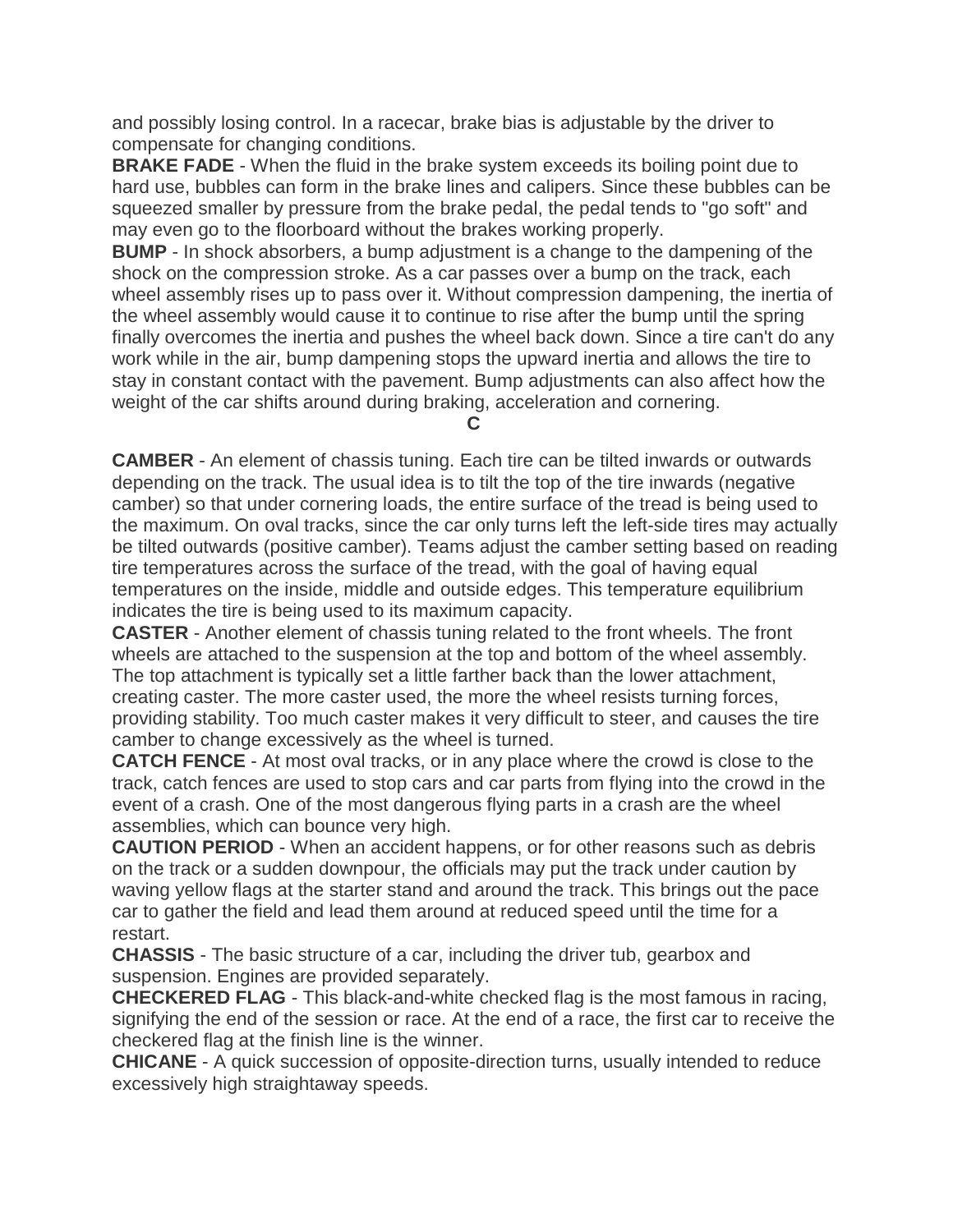**COMPOUND** - Tires are extremely important in Atlantic, with Yokohama providing one of the best tires in racing. Compound refers to the chemical composition of the rubber tread, which requires a balance between the conflicting goals of traction and long wear. **CORNER WEIGHTS** - This refers to the distribution of a car's weight among the four wheels. Management of these corner weights is very important to handling. This weight is usually adjusted through raising and lowering each corner by rotating a threaded spring perch on each shock absorber.

**CORNER WORKERS** - The quiet heroes of racing. These volunteer workers will travel across the country at their own expense, eating peanut butter sandwiches and sleeping in tents to provide flagging and marshalling duties around the track. Their expertise is one of the keys to the tremendous safety record of Formula Atlantic, and the drivers waving to the corner workers at the end of an event it is a reflection of their acknowledgement of the contribution these great people make. If you are interested in getting involved in this sport, volunteering for training at club racing events around the country is a great way to get immersed in the action.

**D**

**DATA ACQUISITION** - Atlantic teams use sophisticated sensors and software to provide information on what the car is doing. Everything from engine stress to steering wheel position can be monitored. This information is analyzed to provide a basis for improvements to handling, performance and even driver technique. This data acquisition can be accomplished by connecting a computer to the car, or by use of wireless telemetry.

**DIFFUSER** - This piece of bodywork is underneath the rear of the car and is intended to manage airflow as it exits. A good diffuser design can generate significant down force. **DOWNFORCE** - The wings on a Toyota Atlantic car are set up opposite from an airplane. Instead of providing lift, they are used to press the car harder onto the track providing increased traction for braking, acceleration and cornering. Down force is also provided by the ground-effects tunnels on each side of the car. Increased down force also results in increased drag, so a tradeoff is required.

**DRAFTING** - A fast-moving car creates a low-pressure area behind it, causing the air to try and move with the car. A car following behind can take advantage of this low pressure as it actually sucks the car along faster, known as "being in the slipstream". A savvy driver can either use the draft to pass, or to lift off the gas slightly and conserve fuel.

**DYNO** - A condensation of "Dynamometer", a device used to test an engine in the shop by simulating the loads and environment a racing engine encounters.

**F**

**FLAGS** - Flags are used to signal drivers of events or conditions. Flags used in Atlantic include green, white, white and red, black, checkered, blue, yellow, red and red/yellow. See each individual color for an explanation of what each flag means.

**FLAT SPOT** - If a driver locks a tire (brakes so hard that the wheel stops turning entirely), a flat spot will be created on the surface of the tire. This can create a vibration so bad that the car is almost undriveable.

**FORMULA CAR** - Formula car is a term to define open-wheeled racecars that must fit within a specific set of design rules or "formula".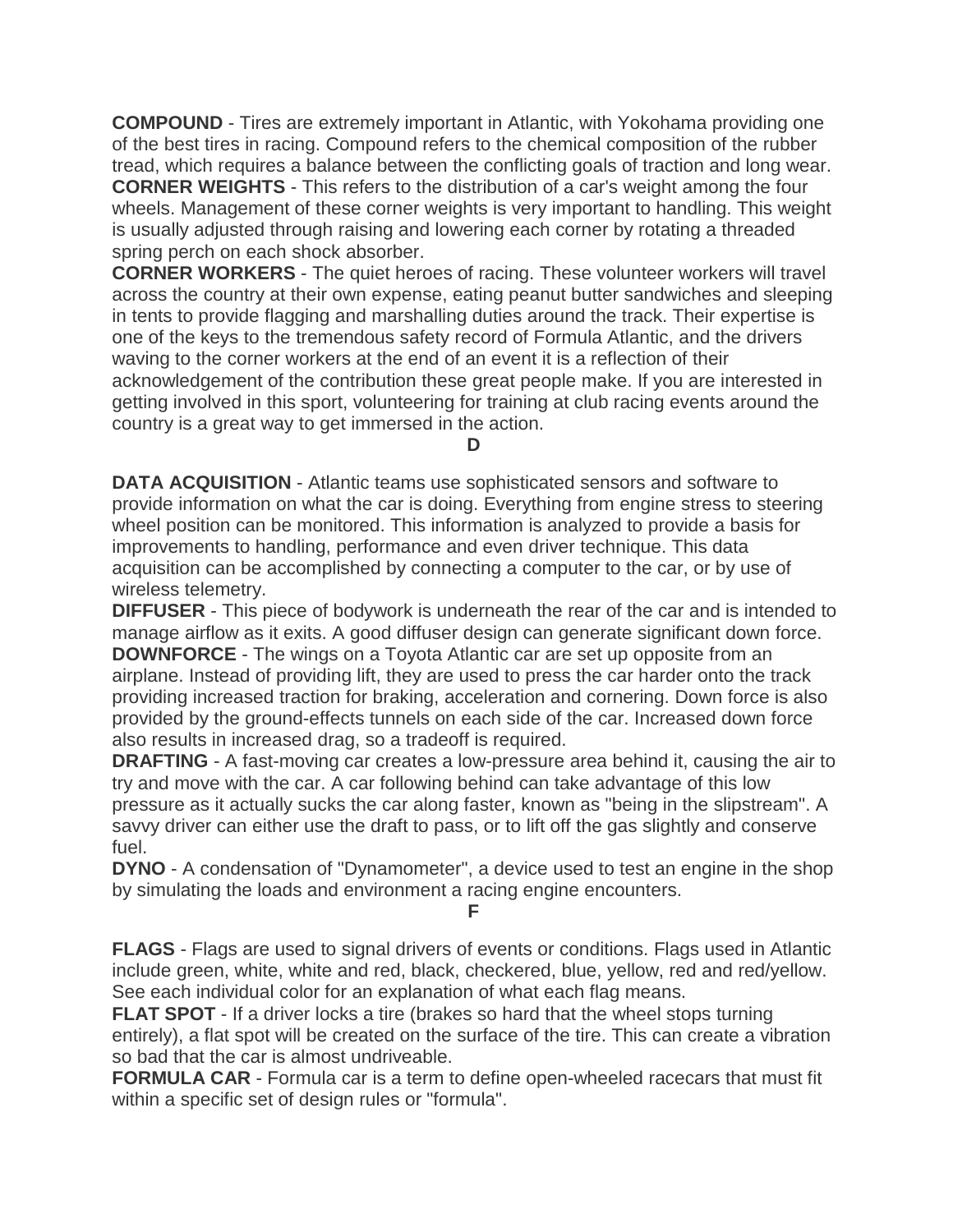**GEARBOX** - Refers to the transmission attached to the rear of the engine.

**GREEN FLAG** - The green flag is used by the starter to signal drivers that the race is underway, either at the start of the event or at the conclusion of a full-course yellow flag condition.

**GRID** - The starting order of cars, as determined by qualifying position.

**GROUND EFFECT** - This describes the nature of airflow near the ground. In airplanes, this refers to a cushion of air that builds up as a plane nears the ground. In racecars, this refers to artificially generated low-pressure areas underneath the car, which help it adhere to the ground. This is done by use of three-sided ground-effect 'tunnels' on each side of the bottom of the car, which start off small near the front and gradually get bigger towards the rear, creating a vacuum as the car moves forward using the ground as the fourth side of the tunnel. The greater the gap between the tunnel side and the ground, the more vacuum escapes and the less down force is generated.

**H**

**HAIRPIN** - A sharp, 180 degree turn.

**HEAT CYCLE** - A tire that has been heated up through use and then cooled down has experienced one heat cycle. This often results in a slight hardening of the tire compound, which can make the tire perform at a high level for a longer period of time. See Scrubbed Tires.

**HORSEPOWER** - A measure of an engine's maximum output in terms of torque over a period of time. A typical medium-sized family sedan produces around 150 horsepower to move 3,000 pounds.

**I INFIELD** - The portion of a racing facility that lies inside the boundary of the track.

K

**KEVLAR** - A brand name for a certain type of carbon fiber, used in everything from driver's helmets to bodywork to the bullet-proof vests used by police. A very strong and lightweight material.

**KITTY LITTER** - This term describes two things: the absorbent powder used to soak up fluid spills on the track (often actual kitty litter) and the gravel runoff areas on the outside of certain road course turns used to slow cars that go off the track.

**L**

**LINE** - This is the quickest way around a race circuit, taking advantage of braking, cornering and acceleration techniques. For example, the line for a typical right-handed corner would involve lining up on the left side of the approaching straight, braking hard, turning in all the way across the track to the inside curb, and then unwinding the steering wheel on the exit to release the friction of the turn, which takes the car back across the track to the outside again. The idea is to use the maximum amount of arc possible to maintain the greatest speed through the corner. The line is often visible due to the rubber laid down by cars, and interestingly is not the shortest way around the track, just the fastest.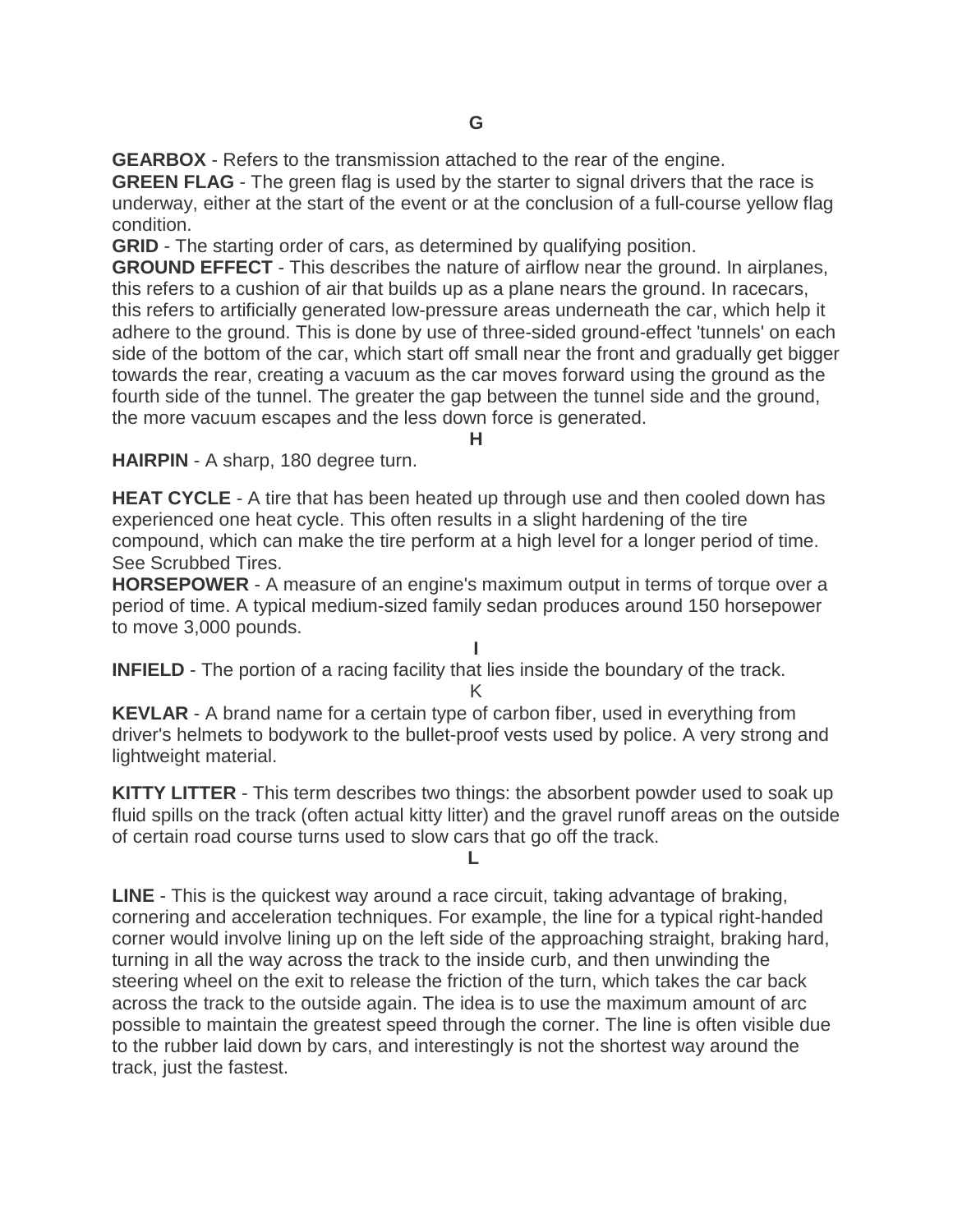**LOOSE** - Same as Oversteer. Typically describes a cornering condition where the rear tires lose adhesion before the front tires, resulting in a car that feels like it wants to spin easily. This is one of the most unpleasant sensations for a driver at high speed. Solutions include adjustments to tire pressure, increasing the angle of the rear wing to press the tires harder to the ground, softening the rear anti-roll bar setting or spring rates in order to provide more grip, or by making changes to reduce grip at the front such as reducing the front wing angle or stiffening the front anti-roll bar setting or spring rates.

**M**

**MARBLES** - Bits of rubber are scrubbed off of racing slicks while cornering. These small balls collect on the outside of the turn, and if a car goes wide (into the marbles, or into "the grey", referring to the lighter appearance of an area covered with marbles) then much adhesion is lost. This often can cause a car to understeer straight into the wall or off the track.

**NOMEX** - A fire and heat-resistant material used to make driving suits, gloves, shoes, helmet liners, balaclavas and underwear. When combined with fuel bladders that are resistant to breaking open in a crash, the risk of fire has been greatly reduced over the last 20 years. Much of this technology was developed by the military.

## **O**

**OPEN WHEEL** - Refers to any type of racecar that does not have enclosed wheels. CART, Formula Atlantic and Indy Lights are open wheel cars, as are the sprint cars, midgets and modifieds that run at local Saturday night tracks all over North America. Stock cars and sports cars are typically based more closely on production cars with the wheels enclosed within fenders.

**OVAL TRACK** - Used to describe tracks with a layout that incorporates some version of a circle, usually with a rectangular, triangular or oblong shape, and incorporating either banked or flat turns.

**OVERSTEER** - Same as Loose. Typically describes a cornering condition where the rear tires lose adhesion before the front tires, resulting in a car that feels like it wants to spin easily. This is one of the most unpleasant sensations for a driver at high speed. Solutions include adjustments to tire pressure, increasing the angle of the rear wing to press the tires harder to the ground, softening the rear anti-roll bar setting or spring rates in order to provide more grip, or by making changes to reduce grip at the front such as reducing the front wing angle or stiffening the front anti-roll bar setting or spring rates. Here is an easy way to remember whether a car is loose (oversteer) or tight (understeer)

**OFF-CAMBER** - Some turns on road and street courses are actually banked outwards, which can make them very tricky to negotiate. This is known as an off-camber turn. **P**

**PADDOCK** - The area where the team transporters are located, and where the teams work on the cars between on-track sessions. This area is usually accessible to the general public.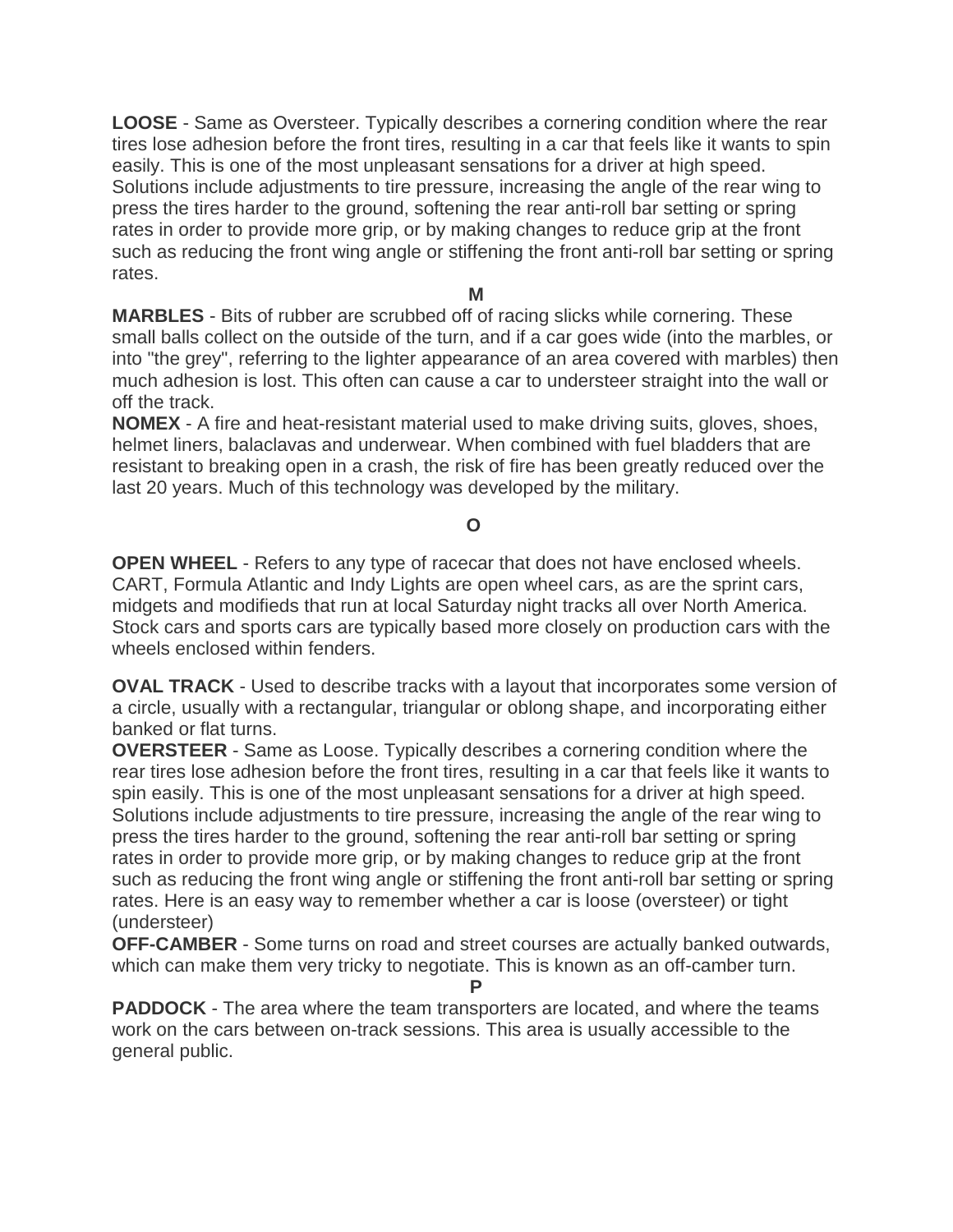**PIT** - The area where cars come in for fuel, tires, adjustments and repairs during ontrack sessions. The name originated from early racetracks, where the mechanics actually stood in a shallow pit where they could duck if an out-of-control car came their way. Today, mechanics are protected by concrete walls, and the pit lane is segregated from the actual racing surface.

**POLE** - This historic term refers to the driver who starts at the front of the field on the inside of the front row by virtue of the fastest qualifying time. The term originated at horse tracks, where many of the original Champ Car races were held on dirt. The finish and distance markers of a horse track are marked by poles set on the inside edge of the track.

**PUSH** - Same as Understeer or tight. Typically describes a cornering condition where the front tires lose adhesion before the rear tires, resulting in a car that feels like it wants to go straight. Solutions include adjustments to tire pressure, increasing the angle of the front wings to press the tires harder to the ground, softening the front anti-roll bar setting or spring rates in order to provide more grip, or by making changes to reduce grip at the rear such as reducing the rear wing angle or stiffening the rear anti-roll bar setting or spring rates.

**Q**

**QUALIFYING** - Qualifying determines starting positions, and usually consists of the combined results from two on-track sessions. Each car is timed, and the starting grid is determined by the order of fastest cars. For road and street courses, all the cars are on the track at the same time which requires careful management of track position in order to avoid being blocked by a slower car. For oval events qualifying is one car at a time, usually for two timed laps.

## **R**

**RAIN TIRES** - Treaded tires used on a wet track. Also referred to as "Wets".

**RAKE** - Most racecars are slightly lower at the front than at the rear. This provides for a natural "ground effects" tunnel under the car, and can also be adjusted to change the weight distribution between the front and rear wings.

**REBOUND** - In shock absorbers, a rebound adjustment is a change to the dampening of the shock on the expansion stroke. Without rebound dampening, the car would tend to bounce as it passes over bumps on the track. Rebound adjustments can also affect how the weight of the car shifts around during braking, acceleration and cornering. **RED FLAG** - This flag, when displayed at the start/finish line, signifies an immediate

halt of the session due to a major problem such as heavy rain or an accident that is blocking the track. Corner workers around the track will display black flags when this happens, and all cars are required to stop racing and slowly return to the pits. The lap in progress is discarded, and the field results to the order of the previous lap when racing resumes. If the race has run more that 50% of the laps, the chief steward has the option to declare a complete race if track conditions are not expected to improve. If a race has run less that 50%, it will be concluded on another date.

**RED AND YELLOW FLAG** - This striped flag is displayed by corner workers to signify debris on the track, which can be oil, sand, water or some other substance.

**RIDE HEIGHT** - This refers to the height of the chassis above the ground. Because of the relationship between the height of the ground effect tunnels and their performance, maintaining optimum ride height is an important feature of car setup and design.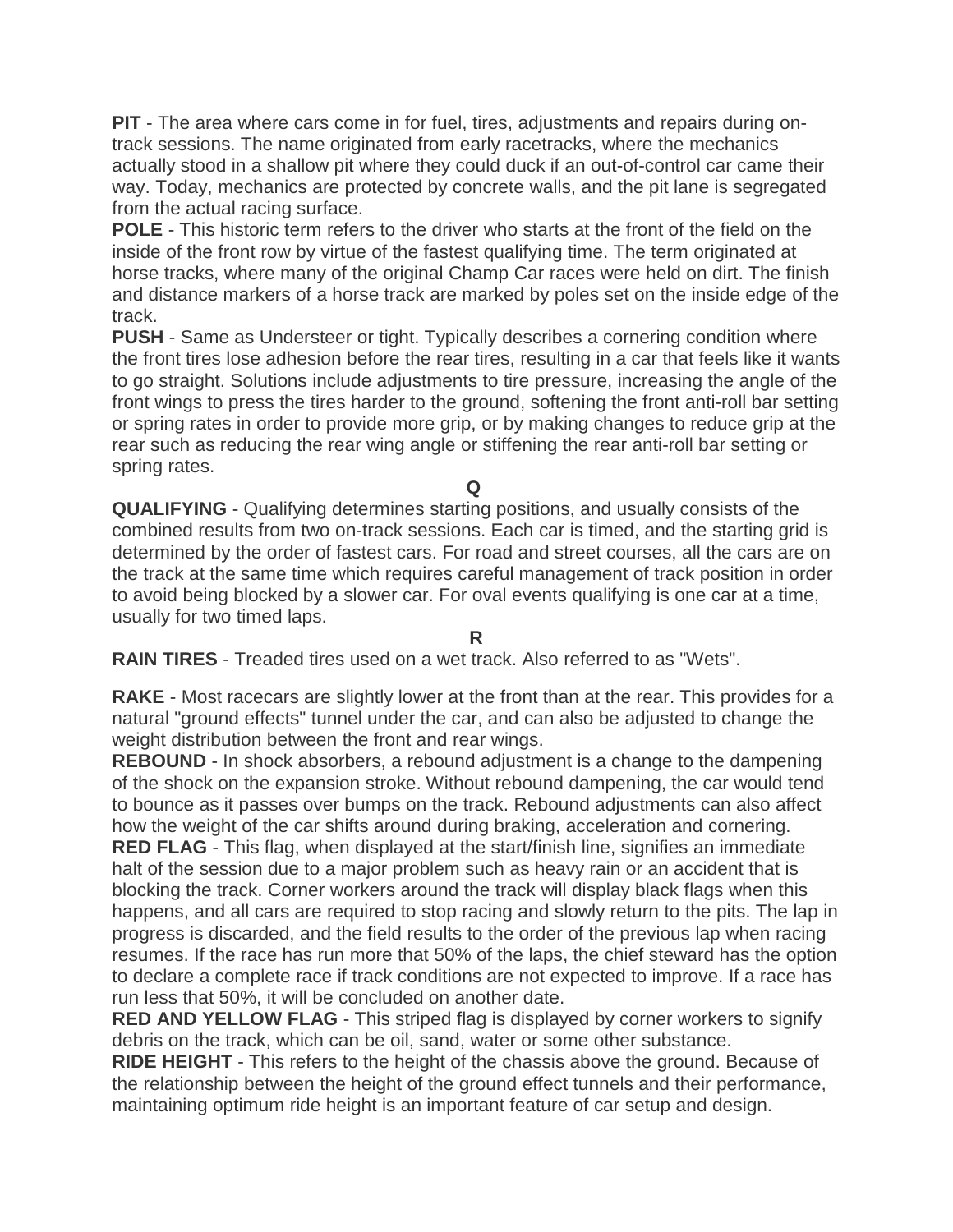However, it is hard to manage since the faster a car goes, the more the aerodynamic effects press it to the ground. Many very complex methods are used to maintain a consistent ride height.

**S**

**SCRUBBED TIRES** - Also known as Scuffed Tires. Tires that have a few laps on them to remove the outer sheen and provide more consistent traction. See Heat Cycles. **SETUP** - There are a huge number of variable adjustments which can be made to an Atlantic car to improve the handling and performance. The driver with the best setup is in a good position to win. A driver with a less than perfect setup can sometimes "hustle the car" and compensate for the deficiency, but most drivers perform at their utmost only when the car is comfortable.

**SHUNT** - British term for crash or accident.

**SLICKS** - A racing tire with no tread. There is a misconception that the tread pattern of a tire provides traction. This is true in dirt, snow or on wet pavement, but on dry pavement the maximum amount of "contact patch" is desirable.

**SLIPSTREAM** - See Drafting.

**SPOTTERS** - Teams on an oval track will usually have a crew members on top of the grandstand, where they can see the entire track and warn drivers of an accident or advise them where to go in traffic.

**STICKERS** - A brand new tire, with the manufacturer's sticker still on the tread.

**T**

**TAKE A LOOK** - A driver following closely behind another car may dart momentarily to the inside of the entry to a corner, pretending to attempt a pass in order to disrupt the concentration of the driver in front and hopefully causing a small mistake.

**TELEMETRY** - The portion of data acquisition that is transmitted wirelessly while the car is on the track.

**TIGHT** - Same as Push or Understeer. Typically describes a cornering condition where the front tires lose adhesion before the rear tires, resulting in a car that feels like it wants to go straight. Solutions include more front wing to press the tires harder to the ground, softening the front anti-roll bar setting or spring rates in order to provide more grip, or by making changes to reduce grip at the rear such as reducing the rear wing angle or stiffening the rear anti-roll bar setting or spring rates.

**TOE** - In order to provide stable tracking, all four tires are usually pointed slightly inwards if viewed from overhead. More toe-in provides more stability but increased tire drag. On high-speed oval tracks, these toe settings are even more crucial. Toe-out may be used in certain types of cars and situations, but toe-in is more common. Teams usually adjust toe with the most unsophisticated methodology seen in racing, using a string around the outside of the car and a caliper to measure the difference in the distance from the string between the front outside of the tire and the rear outside of the tire.

**TORQUE** - A measure of engine power, described in foot/pounds of force. 10 foot/pounds of torque would raise ten pounds of weight one foot in the air. Horsepower is a measurement of torque over a period of time.